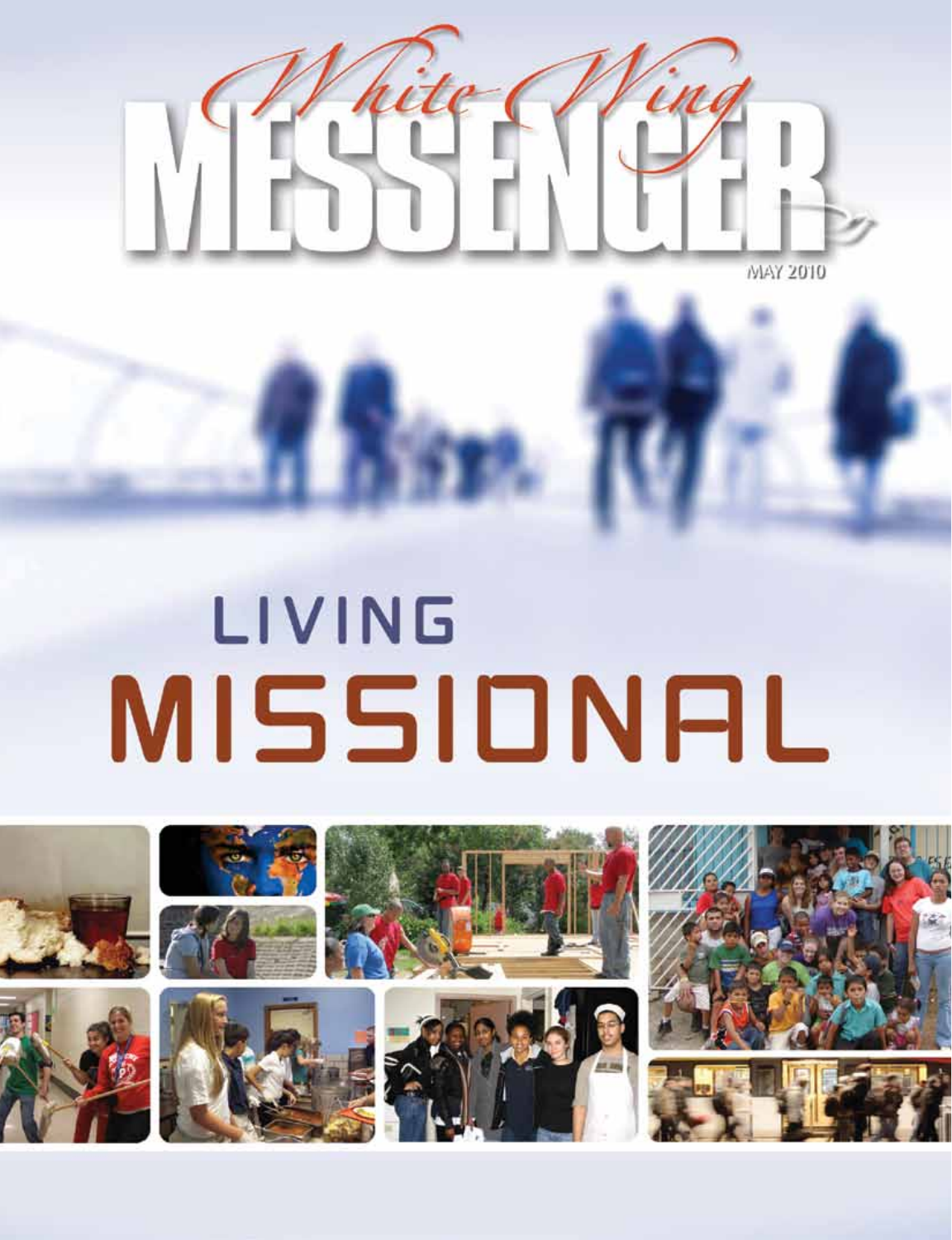# **Facing the Sixth Grade Dilemma**



## **Successfully Transitioning Students From Children's to Youth Ministry**

Transitions are never easy, no matter at what stage we find ourselves when we go through them. When parents, caregivers, and church leaders think about stress in the lives of our students, transitioning from children's to youth ministry is not something that usually comes to mind. Any change in the routine of a child can be very stressful. Some embrace transition as an opportunity to experience something new, to form new relationships, and learn new things; others, however, get anxious, experience overwhelming fear, and may develop behavioral problems.

As men and women who are committed to the spiritual development of the students we serve, the transition of a student from children's to youth ministry *must* be successful. Statistics tell us that the salvation experience and spiritual formation of believers must be accomplished before a child reaches the age of 16, or chances of their conversion are unlikely.

During the transitioning period, many churches find that children or teens become lost in the shuffle or decrease participation in church-related functions. What is the result? In 2009, America's Research Group released a study that revealed that more than 60 percent of children will leave the church by the time they graduate high school.\*

A successful transition from children's to youth ministry involves the active participation of three key influencers: the children's minister, youth minister, and parents.

#### The Children's Minister's Role

The children's minister's role in transitioning a student to youth ministry must be one of support, shifting from being a leader of the student to encouraging the student to come under the leadership of the youth ministry team. When considering the transition period as a bridge from one ministry to the other, this shift can be viewed as the children's minister bringing the student to the bridge and waving goodbye from the edge.

Children's ministers should educate themselves on the youth ministry's philosophy, vision, and structure. Helping transitioning students understand the ministry can prepare them for stepping into the ministry as knowledgeable participants. When eligible, students should be encouraged to participate in youth ministry activities and should be commended when they do so.

 Oftentimes, transitioning students will express a desire to remain in the children's ministry as a volunteer or assistant. Such service should be applauded and welcomed; however, the children's minister should communicate with the youth minister to establish criteria for teens desiring to serve. Service in children's ministry should not conflict with the student's participation in youth ministry activities, small groups, or worship opportunities.

Liaisc